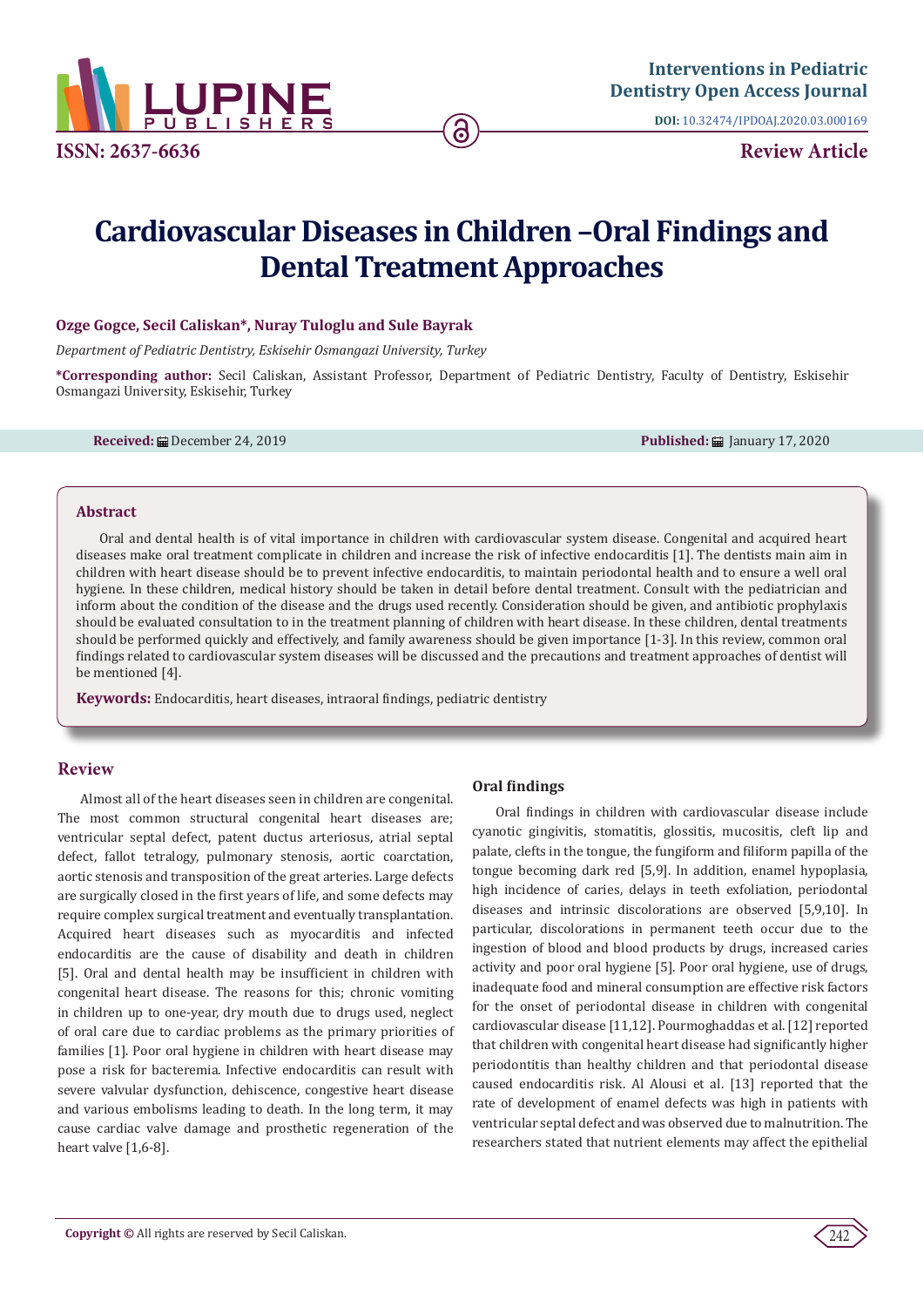cell function and mineralization process and prepare the ground for defect formation in enamel hypoplasia [13]. In Fallot Tetralogy, wrinkled tongue is observed as an oral finding [1].

#### **Infective endocarditis**

Infective endocarditis is a rare disease that results in high morbidity and mortality, with an annual incidence of 0.05- 0.12/1000 in children [3,14,15]. Turbulent blood flow observed in heart diseases leads to endothelial injury, resulting in storage of platelets and fibrin on the endothelial surface [15]. As a result, non-bacterial thrombotic endocarditis occurs and bacteremia results in the adhesion of bacteria to this injured endocardium and proliferation in vegetation leading to infective endocarditis. Therefore, some heart diseases pave the way for the development of infective endocarditis [14,15]. Invasive dental procedures, gastrointestinal and genitourinary systems related operations may cause bacteremia and infective endocarditis [15].

### **Bacteremia in dental procedures**

In children, oral flora changes and streptococci (alpha hemolytic streptococci), actinomyces and privately species increase after infancy and begins to resemble adult flora. Healthy children have streptococci, staphylococci, neissera and haemophilus species, while older children have bacteria such as capnocytophaga and aggregatibacter actinomycetemcomitans, which cause periodontal disease [15]. The host's response to dental plaque due to poor oral hygiene is gingivitis. When this inflammation develops, bacterial colonies may become involved in the gum capillary circulation due to thinning and ulceration. Therefore, there is a risk of bacteremia even in minimal procedures such as daily tooth brushing The frequency of bacteremia after toothbrushing and flossing has been reported to be 20-68%, 20-40% after tooth cleaning with toothpicks, 7-50% after mouth rinsing, and 7-51% after chewing food [3]. In addition, 10-100% after tooth extraction, 36-88% after periodontal surgery, 8-80% after removal of dental plaque, 9-32% after plastic matrix placement, 20% after endodontic procedures have been reported to develop bacteremia [3]. Good oral hygiene and prevention from diseases (such as gingivitis, tooth decay) are important to minimize the risk of bacteremia [15]. The use of amoxicillin in the selection of antibiotics in dental procedures has been shown to have a statistically significant effect on reducing the incidence and duration of bacteremia.

While previous American Heart Association (AHA) guidelines recommend antibiotic prophylaxis for all dental interventions that may cause bleeding, this recommendation has been altered since there is no evidence that this is a predictive symptom of bacteremia when bleeding occurs during dental procedures [3]. In the latest guidelines published by AHA, it was decided to administer prophylactic antibiotics only to the highest-risk group before invasive dental procedures [3] (Table 1). Prophylactic antibiotic administration is recommended only if high-risk patients are scheduled for an operation to the gingival tissue or the periapical region of the tooth, or if there is a risk of mucosal perforation. Routine injections of anesthetic agents, x-rays, removable dental prostheses, orthoses, orthodontic material placement, prosthesis matching, primary tooth extraction, antibiotic prophylaxis are

not recommended in uninfected tissue [3]. Antibiotic prophylaxis should be given 30-60 minutes before the procedure. However, it can be given within 2 hours after the procedure if it is not given before the procedure [3]. In patients using oral anticoagulants, intramuscular injection should be avoided, and oral antibiotics should be preferred. Clindamycin, clarithromycin, azithromycin should be given to patients who routinely use antibiotics as they may be resistant to penicillin and ampicillin [3]. These patients should receive dental treatment 10 days after antibiotic treatment to normalize oral flora. In patients receiving intravenous antibiotic therapy, the antibiotic dose should be adjusted 30-60 minutes before dental intervention [3,16] (Tables 1&2).

**Table 1:** High-risk patients in whom infective endocarditis prophylaxis is recommended [16].

| Prosthetic heart valves (bioprosthesis, homograft valves)                                                  |  |  |  |  |
|------------------------------------------------------------------------------------------------------------|--|--|--|--|
| Cases with previous endocarditis                                                                           |  |  |  |  |
| Complex cyanotic congenital heart diseases (single ventricle,<br>transposition, tetralogy of Fallotfallot) |  |  |  |  |
| Surgical pulmonary shunting                                                                                |  |  |  |  |
| Congenital heart diseases (despite of ASD)                                                                 |  |  |  |  |
| Acquired heart diseases (rheumatic valve diseases)                                                         |  |  |  |  |
| Hypertrophic cardiomyopathy                                                                                |  |  |  |  |
| Mitral valve prolapse (with insufficiency and / or valve thickening)                                       |  |  |  |  |
|                                                                                                            |  |  |  |  |

|                  |  | Table 2: Antibiotic prophylaxis recommended before dental |  |
|------------------|--|-----------------------------------------------------------|--|
| procedures [16]. |  |                                                           |  |

|                                                             | Antibiotic                      | <b>Child Dose</b><br>(Single Dose)                                          | <b>Adult Dose</b><br>(Single Dose)           |  |
|-------------------------------------------------------------|---------------------------------|-----------------------------------------------------------------------------|----------------------------------------------|--|
| Able to take oral<br>medication                             | Amoxicillin                     | 50 mg/kg, 1<br>hour ago                                                     | $2$ gr, 1 hour<br><b>before</b><br>procedure |  |
| Unable to take                                              | Ampicillin                      | $50 \frac{\text{mg}}{\text{kg}}$<br>IM or IV, 30<br>min before<br>procedure | 2 gr IM or IV                                |  |
| oral medication                                             | Cefazolin/<br>Ceftrixsone       | $50 \frac{\text{mg}}{\text{kg}}$<br>IM or IV, 30<br>min before<br>procedure | 1 gr IM or IV,<br>30 min before<br>procedure |  |
| Allergic to<br>Penicillin                                   | Cephalexin/<br>Cefadroxyl       | $50 \frac{\text{mg}}{\text{kg}}$ , 1<br>hour before<br>procedure            | $2$ gr, 1 hour<br><b>before</b><br>procedure |  |
| penicillin &<br>able to take oral                           | Clindamycin                     | $20 \frac{\text{mg}}{\text{kg}}$                                            | 600 mg                                       |  |
| medication                                                  | Azithromycin/<br>Clarithromycin | $20 \frac{\text{mg}}{\text{kg}}$                                            | $500$ mg                                     |  |
| Allergic to<br>Penicillin<br>penicillin &<br>unable to take | Cefazolin                       | $25 \,\mathrm{mg/kg}$<br>IM or IV, 30<br>min before<br>procedure            | 1 gr IM or IV,<br>30 min before<br>procedure |  |
| oral medication                                             | Clindamycin                     | $20 \frac{\text{mg}}{\text{kg}}$ IM<br>or IV                                | 600 mg IM or IV                              |  |

### **Dentist approach**

Patients with cardiovascular disease should be consulted with their doctors. Deciding on premedication, preoperative antibiotic requirements, anesthetic selection and surgical procedures should be decided in accordance with the recommendations of

243